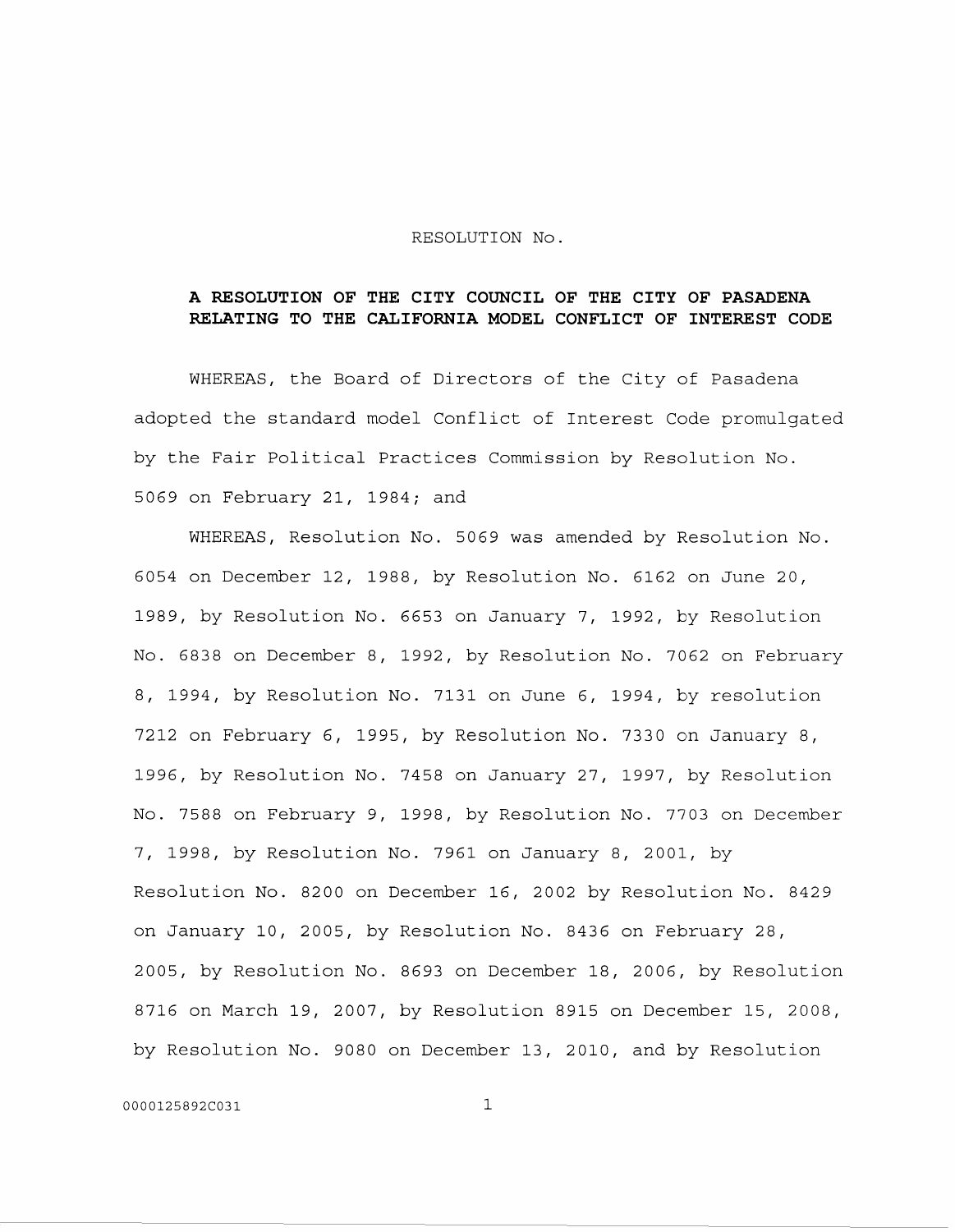9407 on December 15, 2014, because changes in the job titles and the duties of the affected City employees and advisory board members necessitated changes in Appendix A - Designated Employees enacted in Resolution No. 5069; and

WHEREAS, subsequent changes to the job titles and responsibilities of City employees and members of City commissions requires amendment of Appendix A -- Designated Employees.

NOW, THEREFORE, BE IT RESOLVED by the City Council of the City of Pasadena as follows:

1. Appendix A -- Designated Employees, enacted as part of Resolution No. 9407 is hereby repealed and a new Appendix A -- Designated Employees, attached hereto, is adopted for inclusion in the City's Conflict of Interest Code.

2. Appendix B -- Disclosure Categories, enacted as part of Resolution No. 9407, is hereby repealed and a new Appendix B -- Disclosure Categories, attached hereto, is adopted for inclusion in the City's Conflict of Interest Code.

- *I I I*
- *I I I*
- *I I I*